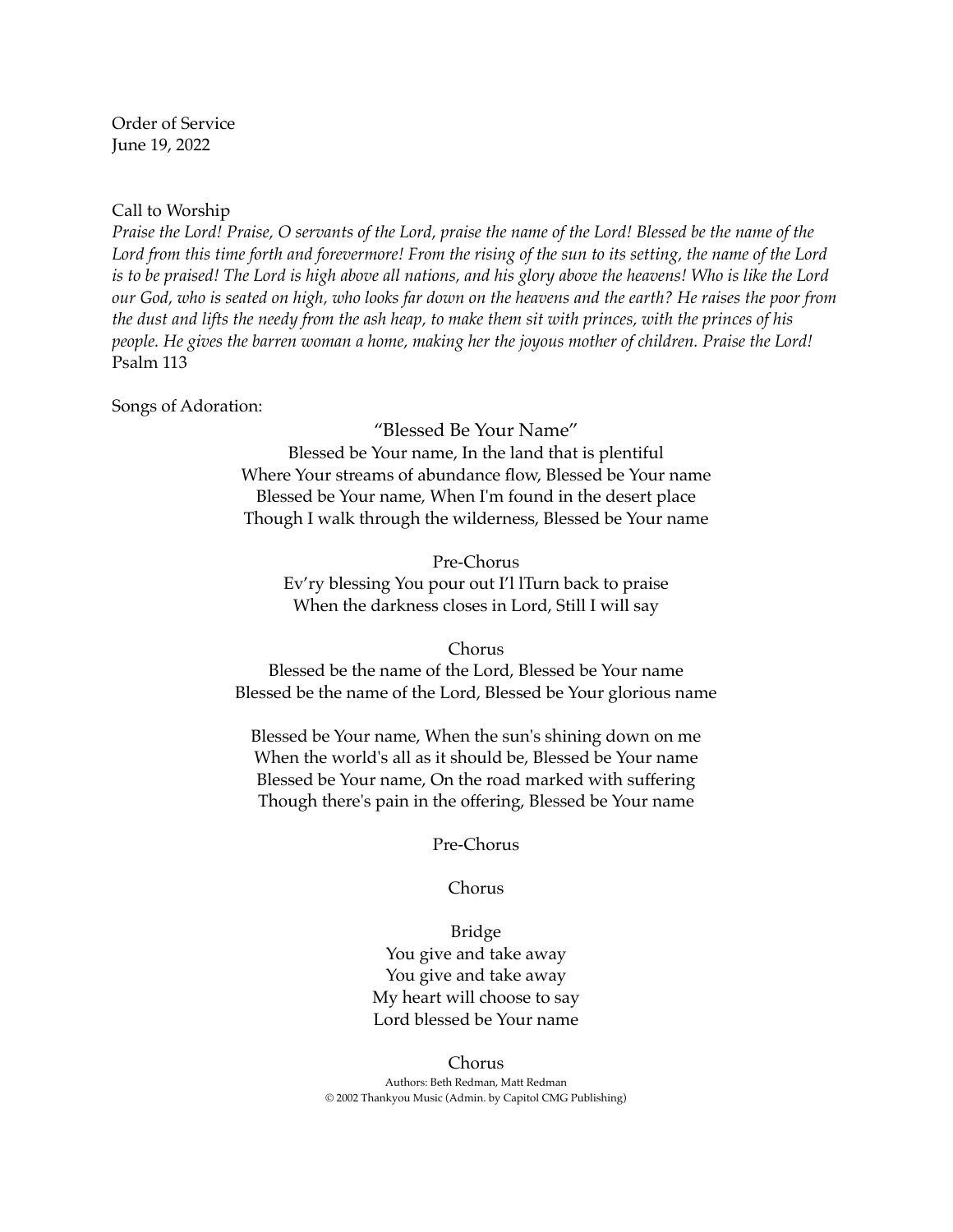Catechism: Leader: Who is the Mediator of the covenant of grace?

People: The only Mediator of the covenant of grace is the Lord Jesus Christ, who, being the eternal Son of God, of one substance and equal with the Father, in the fullness of time became man, and so was and continues to be God and man, in two entire distinct natures, and one person, forever.

Westminster Larger Catechism, Question 36

"Crown Him With Many Crowns" Crown Him with many crowns, The Lamb upon His throne Hark how the heavenly anthem drowns, All music but its own Awake my soul and sing, Of Him who died for thee And hail Him as thy matchless King, Through all eternity

Crown Him the Lord of life, Who triumphed o'er the grave And rose victorious in the strife, For those He came to save His glories now we sing, Who died and rose on high Who died eternal life to bring, And lives that death may die

Crown Him the Lord of love, Behold His hands and side Rich wounds yet visible above, In beauty glorified No angel in the sky, Can fully bear that sight But downward bends each burning eye, At mysteries so bright

Crown Him the Lord of years, The Potentate of time Creator of the rolling spheres, Ineffably sublime All hail Redeemer hail, For Thou hast died for me Thy praise shall never never fail, Throughout eternity Author: Matthew Bridges Copyright: Public Domain

Corporate Prayer

## Scripture Lesson

*He is the image of the invisible God, the firstborn of all creation. For by him all things were created, in heaven and on earth, visible and invisible, whether thrones or dominions or rulers or authorities—all things were created through him and for him. And he is before all things, and in him all things hold together. And he is the head of the body, the church. He is the beginning, the firstborn from the dead, that in everything he might be preeminent. For in him all the fullness of God was pleased to dwell, and through him to reconcile to himself all things, whether on earth or in heaven, making peace by the blood of his cross.*  Colossians 1:15-20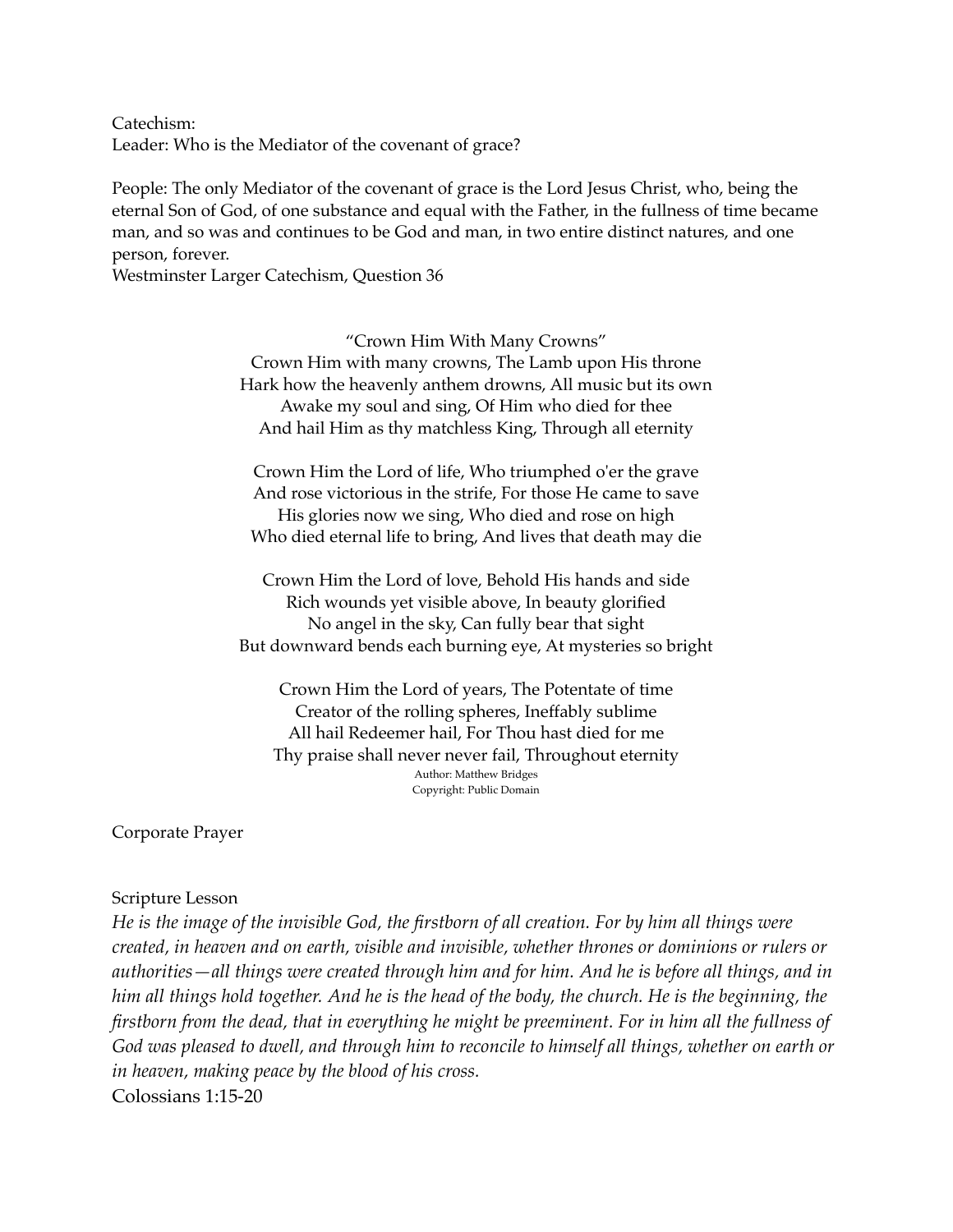Song of Redemption:

### "Jesus Thank You"

The myst'ry of the cross I cannot comprehend, The agonies of Calvary You the perfect Holy One crushed Your Son, Who drank the bitter cup reserved for me

## Chorus

Your blood has washed away my sin, Jesus thank You The Father's wrath completely satisfied, Jesus thank You Once Your enemy now seated at Your table, Jesus thank You

By Your perfect sacrifice I've been brought near, Your enemy You've made Your friend Pouring out the riches of Your glorious grace, Your mercy and Your kindness know no end

#### Chorus

#### Lover of my soul I want to live for You

#### Chorus

Author: Pat Sczebel Copyright: © 2003 Integrity's Hosanna! Music (Admin. by Capitol CMG Publishing (Integrity Music, David C Cook)) Sovereign Grace Worship (Admin. by Capitol CMG Publishing (Integrity Music, David C Cook))

Gloria Patri

Glory be to the Father, glory be to the Son, glory be to the Spirit As it was in the beginning, is now and ever shall be World without end, amen amen, world without end

The Apostles' Creed

I believe in God, the Father Almighty, Maker of heaven and earth; and in Jesus Christ His only Son, our Lord; Who was conceived by the Holy Spirit, born of the Virgin Mary, suffered under Pontius Pilate, was crucified, dead, and buried; the third day He rose again from the dead; He ascended into heaven, and sitteth at the right hand of God, the Father Almighty; from thence He shall come to judge the quick and the dead. I believe in the Holy Spirit, the holy catholic church\*, the communion of saints, the forgiveness of sins, the resurrection of the body, and the life everlasting. Amen.

\*catholic church here does not mean the Roman Catholic church, but the universal church (past and present) which includes both the saints of the church and the doctrines in the Scriptures.

Missions Focus

**Offering**